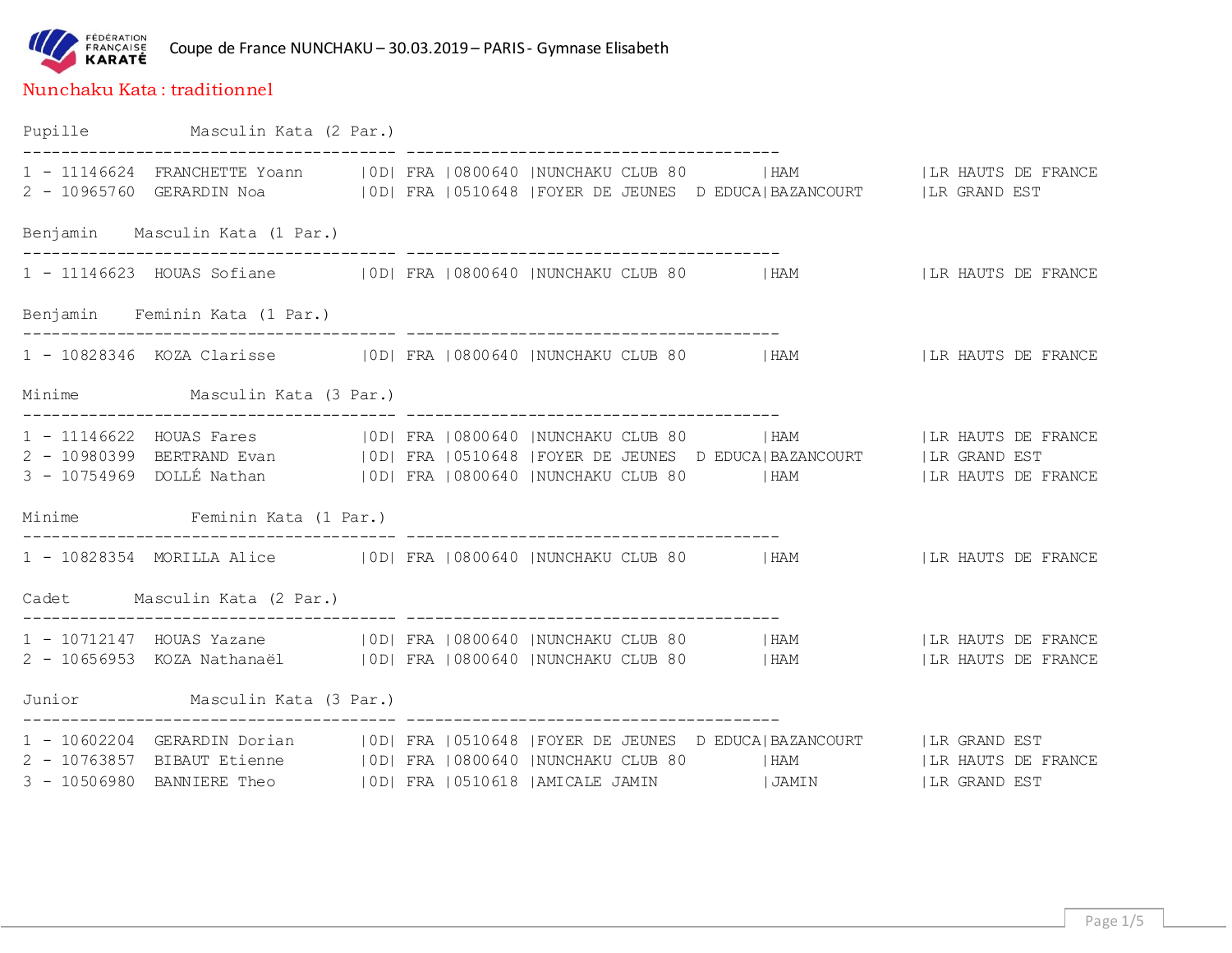| FÉDÉRATION<br><b>FRANCAISE</b><br><b>KARATE</b> |
|-------------------------------------------------|
|                                                 |

Coupe de France NUNCHAKU – 30.03.2019 – PARIS - Gymnase Elisabeth

Senior Masculin Kata (7 Par.) ---------------------------------------- ---------------------------------------- 1 - 10728154 DUCHENE Alexandre |0D| FRA |0750032 |K.A.J.Y.N. |PARIS |LR ILE DE FRANCE 2 - 10402801 VELOSO Maxime |0D| FRA |0750104 |ARPE |PARIS |LR ILE DE FRANCE 3 - 11129069 PECHEUR Jean-louis |0D| FRA |0250009 |DOJO FRANC COMTOIS |BESANCON |LR BOURGOGNE-FRANCHE COMTE 3 - 08979142 DAGLIA Morgan | OD| FRA | 0750104 |ARPE | | PARIS | | LR ILE DE FRANCE Veteran +35 Masculin Kata (10 Par.) ---------------------------------------- ---------------------------------------- 1 - 01227576 BARSZNICA Christian | OD| FRA | 0800640 | NUNCHAKU CLUB 80 | HAM | | LR HAUTS DE FRANCE 2 - 10054618 DILLANGE Florent | OD| FRA | 0800640 | NUNCHAKU CLUB 80 | HAM | | LR HAUTS DE FRANCE 3 - 09148708 TUTIAUX Emmanuel |0D| FRA |0510618 |AMICALE JAMIN |JAMIN |LR GRAND EST 3 - 09173966 CHAON Adrien | 0D| FRA | 0680018 | AMC | COLMAR | | LR GRAND EST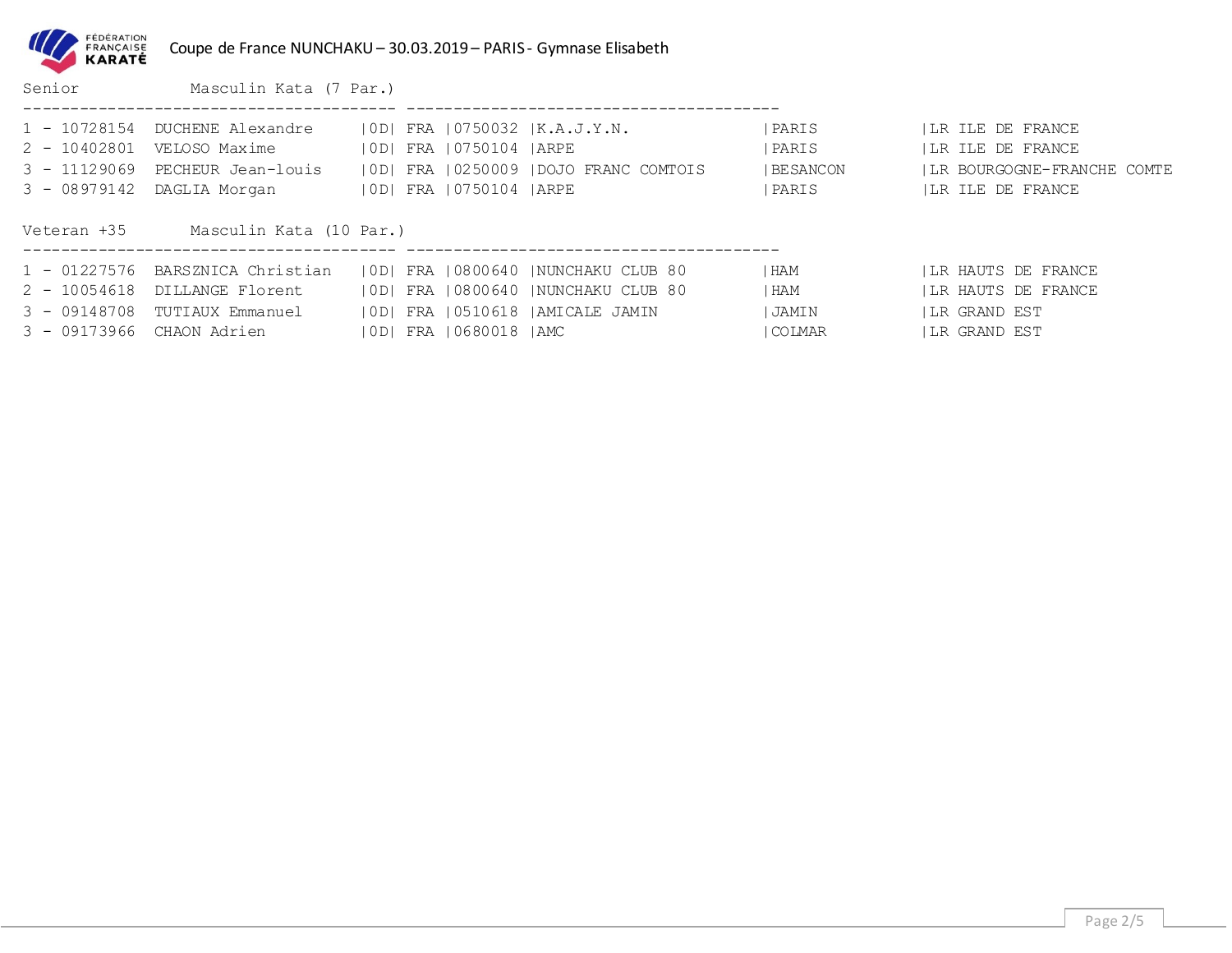

## Nunchaku Combat : Nunch-impact

| Poussin Masculin Nunch-Impact (1 Par.)  |                                                                                                                                                                                                        |  |
|-----------------------------------------|--------------------------------------------------------------------------------------------------------------------------------------------------------------------------------------------------------|--|
|                                         | 1 - 11025168 NDIAYE Koni (OD) FRA (0510663   KARATE & DISCIPLINES ASS   BETHENY   LR GRAND EST                                                                                                         |  |
| Pupille Masculin Nunch-Impact (3 Par.)  |                                                                                                                                                                                                        |  |
|                                         | 1 - 10965760 GERARDIN Noa (IODI FRA 10510648   FOYER DE JEUNES DEDUCA   BAZANCOURT   LR GRAND EST<br>2 - 11146624 FRANCHETTE Yoann   OD  FRA   0800640   NUNCHAKU CLUB 80   HAM     LR HAUTS DE FRANCE |  |
|                                         | 3 - 11195989 BOUKRAA Mathis (OD) FRA (0800640  NUNCHAKU CLUB 80   HAM     LIR HAUTS DE FRANCE                                                                                                          |  |
| Benjamin Masculin Nunch-Impact (1 Par.) |                                                                                                                                                                                                        |  |
|                                         | 1 - 11146623 HOUAS Sofiane   0D  FRA   0800640   NUNCHAKU CLUB 80   HAM     LR HAUTS DE FRANCE                                                                                                         |  |
| Benjamin Feminin Nunch-Impact (1 Par.)  |                                                                                                                                                                                                        |  |
|                                         | 1 - 10828346 KOZA Clarisse (0D) FRA (0800640  NUNCHAKU CLUB 80   HAM     LIR HAUTS DE FRANCE                                                                                                           |  |
| Minime Masculin Nunch-Impact (3 Par.)   |                                                                                                                                                                                                        |  |
|                                         | 1 - 11146622 HOUAS Fares   OD  FRA   0800640   NUNCHAKU CLUB 80   HAM     LR HAUTS DE FRANCE                                                                                                           |  |
|                                         | 2 - 10754969 DOLLÉ Nathan (OD) FRA   0800640   NUNCHAKU CLUB 80   HAM     LR HAUTS DE FRANCE                                                                                                           |  |
|                                         | 3 - 10980399 BERTRAND Evan (IDI FRA 10510648   FOYER DE JEUNES D EDUCA   BAZANCOURT   LR GRAND EST                                                                                                     |  |
| Minime Feminin Nunch-Impact (1 Par.)    |                                                                                                                                                                                                        |  |
|                                         | 1 - 10828354 MORILLA Alice (IODI FRA 10800640  NUNCHAKU CLUB 80   HAM     LR HAUTS DE FRANCE                                                                                                           |  |
| Cadet Masculin Nunch-Impact (2 Par.)    |                                                                                                                                                                                                        |  |
|                                         | 1 - 10656953 KOZA Nathanaël (OD) FRA (0800640  NUNCHAKU CLUB 80   HAM     LR HAUTS DE FRANCE                                                                                                           |  |
|                                         | 2 - 10712147 HOUAS Yazane (OD) FRA (0800640  NUNCHAKU CLUB 80   HAM     LR HAUTS DE FRANCE                                                                                                             |  |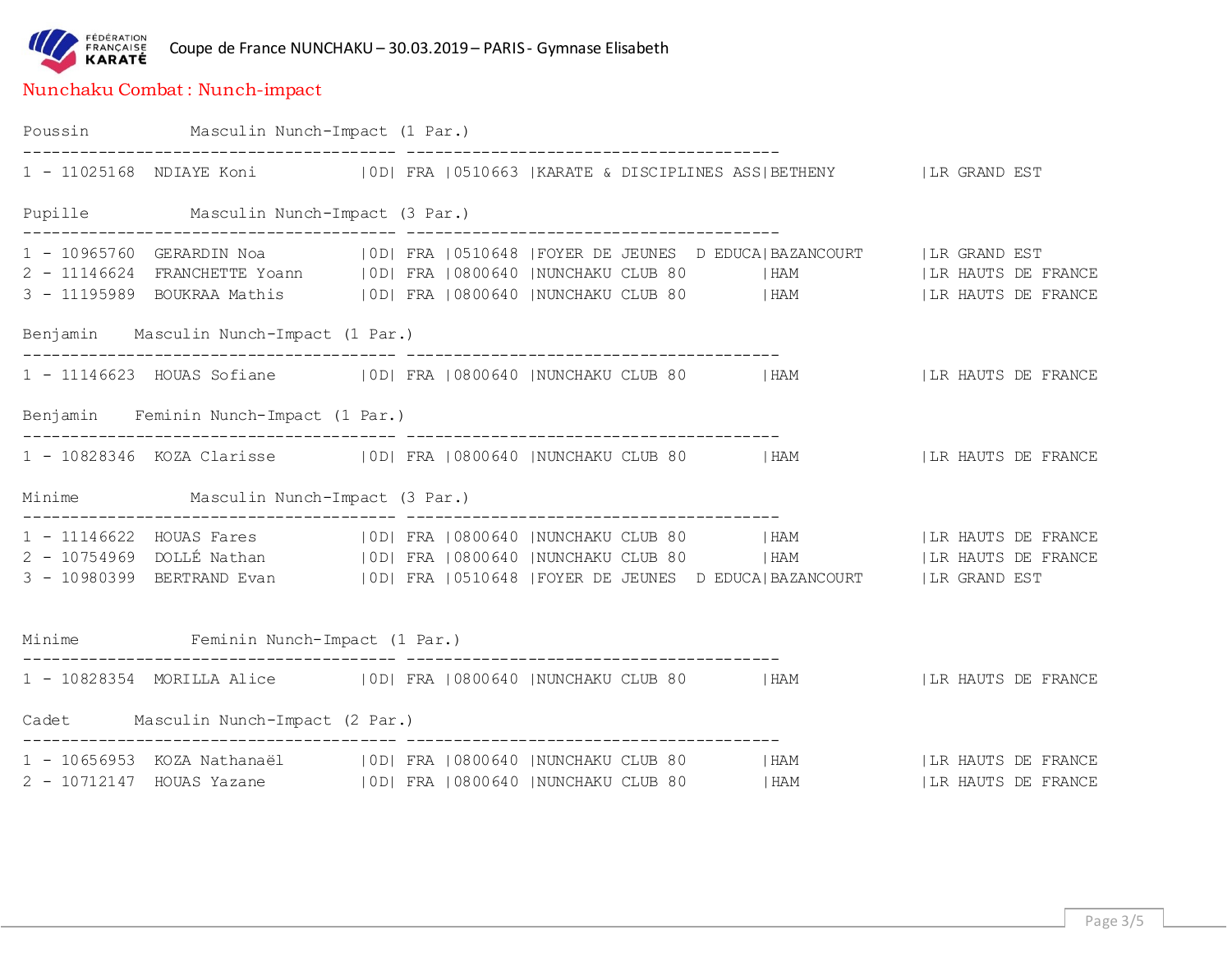| FÉDÉRATION<br>FRANÇAISE<br><b>KARATÉ</b>                           | Coupe de France NUNCHAKU - 30.03.2019 - PARIS - Gymnase Elisabeth                                                                                 |            |                |                                                                                                                      |                                                                   |                                                                                                                                              |
|--------------------------------------------------------------------|---------------------------------------------------------------------------------------------------------------------------------------------------|------------|----------------|----------------------------------------------------------------------------------------------------------------------|-------------------------------------------------------------------|----------------------------------------------------------------------------------------------------------------------------------------------|
|                                                                    | Junior Masculin Nunch-Impact (4 Par.)                                                                                                             |            |                |                                                                                                                      |                                                                   |                                                                                                                                              |
| 1 - 10602204<br>$2 - 10506980$<br>$3 - 10763857$<br>$3 - 11048512$ | GERARDIN Dorian (IOD) FRA (0510648   FOYER DE JEUNES D EDUCA   BAZANCOURT   LR GRAND EST<br>BANNIERE Theo<br>BIBAUT Etienne                       | OD <br> OD |                |                                                                                                                      | FRA   0510618   AMICALE JAMIN                     JAMIN           | LR GRAND EST<br>  LR HAUTS DE FRANCE<br>CHRISTOPHE Nyima   OD  FRA   0910683   KUNG FU WUSHU VAL DE JUI  MORIGNY CHAMPIGNY  LR ILE DE FRANCE |
|                                                                    | Senior Masculin Nunch-Impact (7 Par.)                                                                                                             |            |                |                                                                                                                      |                                                                   |                                                                                                                                              |
| $1 - 08979142$<br>$2 - 11129069$<br>$3 - 10728154$<br>3 - 10677381 | DAGLIA Morgan (OD) FRA 10750104   ARPE<br>PECHEUR Jeanlouis   0D <br>DUCHENE Alexandre<br>DOLLÉ Nicolas (IODI FRA 10800640 INUNCHAKU CLUB 80 (HAM |            |                | $ 0D $ FRA $ 0750032 $ K.A.J.Y.N.                                                                                    | PARIS<br>FRA   0250009   DOJO FRANC COMTOIS   BESANCON<br>  PARIS | ILR ILE DE FRANCE<br>  LR BOURGOGNE-FRANCHE COMTE<br>ILR ILE DE FRANCE<br>  LR HAUTS DE FRANCE                                               |
|                                                                    | Veteran +35 Masculin Nunch-Impact (14 Par.)<br>____________________________________                                                               |            |                |                                                                                                                      |                                                                   |                                                                                                                                              |
| $2 - 10923844$<br>$3 - 10790368$<br>$3 - 10670026$                 | 1 - 01227576 BARSZNICA Christian<br>DOLLÉ Fabrice<br>CYSSAU Francois<br>DELHOMME Yannick                                                          | OD <br>FRA | 0750104   ARPE | OD  FRA   0800640  NUNCHAKU CLUB 80<br>  0D  FRA   0800640   NUNCHAKU CLUB 80<br>10D1 FRA 10800640 INUNCHAKU CLUB 80 | I HAM<br>  HAM<br>IPARIS<br>I HAM                                 | ILR HAUTS DE FRANCE<br>ILR HAUTS DE FRANCE<br>ILR ILE DE FRANCE<br>ILR HAUTS DE FRANCE                                                       |